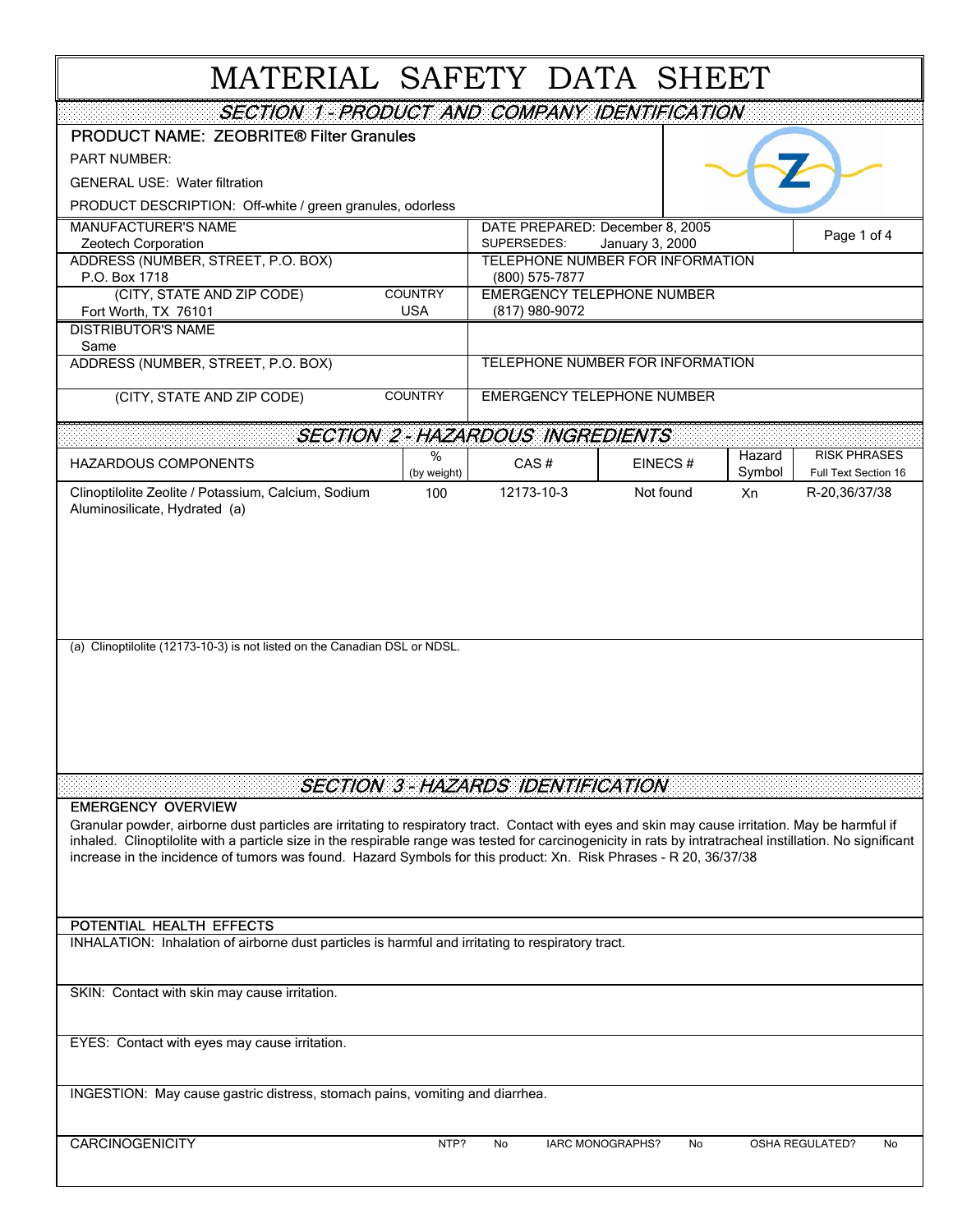## MATERIAL SAFETY DATA SHEET

PRODUCT NAME: ZEOBRITE® Filter Granules

## TWA ppm TWA mg/m3 STEL ppm STEL mg/m3 TWA ppm TWA mg/m3 STEL ppm STEL mg/m3 Clinoptilolite Zeolite / Potassium, Calcium, Sodium 0.5 0.5 Aluminosilicate, Hydrated (a) December 8, 2005 SECTION 5 - FIRE FIGHTING MEASURES SECTION 4 - FIRST AID MEASURES INHALATION: Remove affected person to fresh air; wash mouth and nasal passages with water repeatedly; if breathing difficulties persist seek medical attention. INGESTION: Give two glasses of water for dilution; DO NOT induce vomiting; never give anything by mouth to an unconscious person; seek medical attention. FIRE FIGHTING PROCEDURES UNUSUAL FIRE AND EXPLOSION HAZARDS None SECTION 7 - HANDLING AND STORAGE PRECAUTIONS TO BE TAKEN IN HANDLING AND STORAGE: Keep container closed when not in use; protect containers from abuse; store containers in cool, dry area. Keep this and other chemicals out of reach of children. Smoke, fumes or vapors, oxides of carbon. OTHER PROTECTIVE CLOTHING OR EQUIPMENT: Safety eyewash station nearby. RESPIRATORY PROTECTION: NIOSH approved respirator designed to remove airborne particulate present in excess of maximum allowable concentrations due to secondary operations such as mixing, spraying, sanding, buffing, etc. Refer to 29 CFR 1910.134 or European Standard EN 149 for regulations. SECTION 8 - EXPOSURE CONTROLS / PERSONAL PROTECTION SKIN: Remove contaminated clothing; wash affected area with soap and water; launder contaminated clothing before reuse; if irritation persists, seek medical attention. EYES: Check for and remove contact lenses. Flush eyes with clear running water for 15 minutes while holding eyelids open; if irritation persists, seek medical attention. Page 2 of 4 PERSONAL PROTECTION: SECTION 6 - ACCIDENTAL RELEASE MEASURES STEPS TO BE TAKEN IN CASE MATERIAL IS RELEASED OR SPILLED: Small spills - wash to sanitary sewer with plenty of water. Large spills - Recover and segregate product for reuse; shovel product into approved container for disposal. None HAZARDOUS COMPONENTS  $\begin{array}{|c|c|c|c|c|c|c|c|c|}\n\hline\n&\text{NIOSH} &\text{ACGIH}\n\hline\n\end{array}$ HAZARDOUS COMBUSTION PRODUCTS EYE PROTECTION: Chemical safety goggles. Refer to 29 CFR 1910.133 or European Standard EN166. PROTECTIVE GLOVES: Neoprene or nitrile rubber gloves. Carbon dioxide, water, water fog, dry chemical, chemical foam. GENERAL HAZARDS: Product is not considered flammable or combustible. Products of combustion include compounds of carbon, hydrogen and oxygen, including carbon monoxide. EXTINGUISHING MEDIA

WORK / HYGIENIC PRACTICES: Practice safe workplace habits. Minimize body contact with this, as well as all chemicals in general.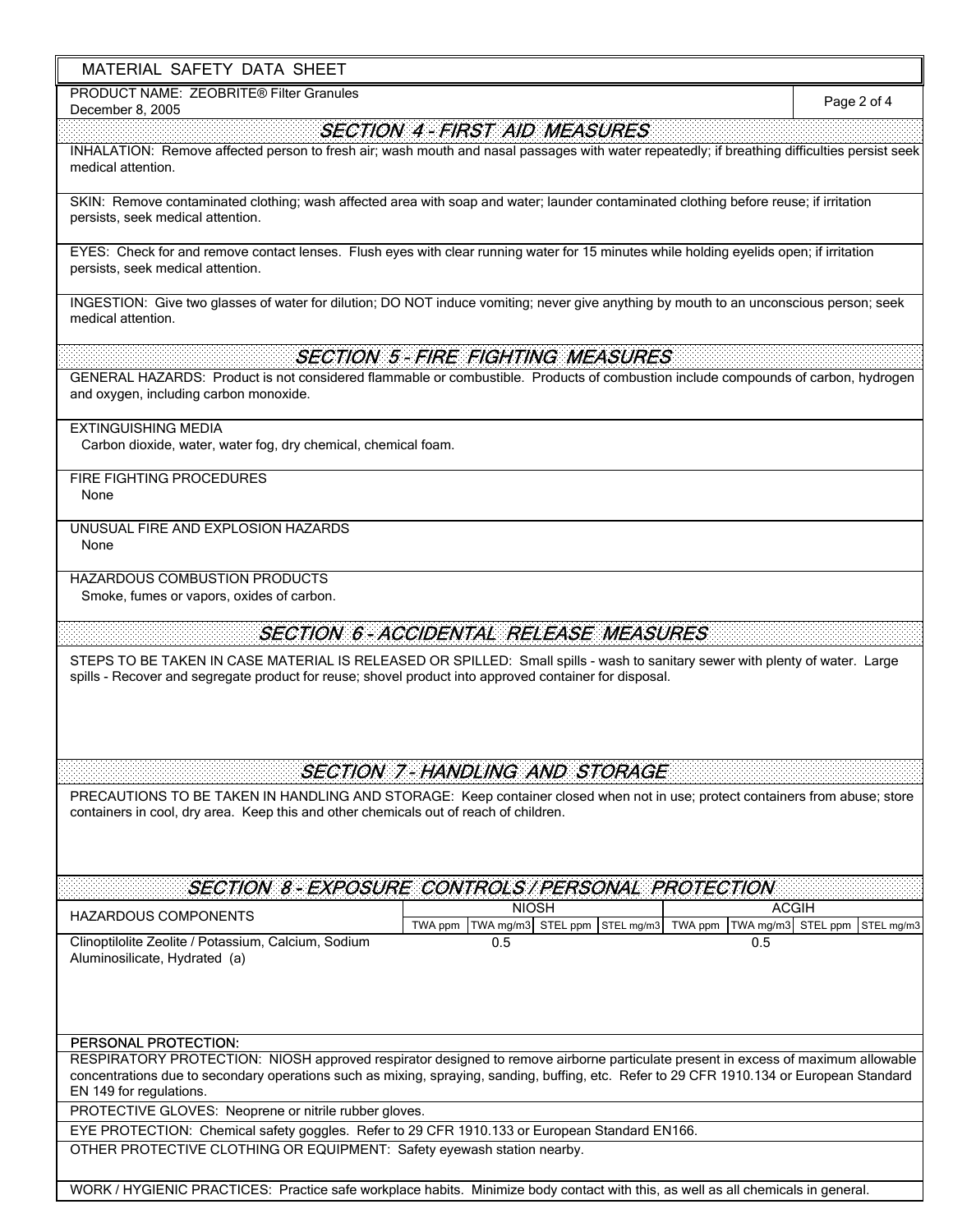| MATERIAL SAFETY DATA SHEET                                                                                                                                                                                                                                                                                                                                                                                                                                                                                                                                                                                                               |            |                                                                                           |                    |  |  |
|------------------------------------------------------------------------------------------------------------------------------------------------------------------------------------------------------------------------------------------------------------------------------------------------------------------------------------------------------------------------------------------------------------------------------------------------------------------------------------------------------------------------------------------------------------------------------------------------------------------------------------------|------------|-------------------------------------------------------------------------------------------|--------------------|--|--|
| PRODUCT NAME: ZEOBRITE® Filter Granules<br>December 8, 2005                                                                                                                                                                                                                                                                                                                                                                                                                                                                                                                                                                              |            |                                                                                           | Page 3 of 4        |  |  |
|                                                                                                                                                                                                                                                                                                                                                                                                                                                                                                                                                                                                                                          |            | <b>SECTION 9-PHYSICAL AND CHEMICAL PROPERTIES</b>                                         |                    |  |  |
| APPEARANCE AND ODOR                                                                                                                                                                                                                                                                                                                                                                                                                                                                                                                                                                                                                      |            | <b>VAPOR PRESSURE</b>                                                                     |                    |  |  |
| Off-white / green granules, odorless                                                                                                                                                                                                                                                                                                                                                                                                                                                                                                                                                                                                     |            | Not applicable                                                                            |                    |  |  |
| pH                                                                                                                                                                                                                                                                                                                                                                                                                                                                                                                                                                                                                                       |            | SPECIFIC GRAVITY (WATER = 1)                                                              |                    |  |  |
| Not applicable<br><b>BOILING POINT / BOILING RANGE</b>                                                                                                                                                                                                                                                                                                                                                                                                                                                                                                                                                                                   |            | $2.2 - 2.4$<br><b>SOLUBILITY IN WATER</b>                                                 |                    |  |  |
| Not applicable                                                                                                                                                                                                                                                                                                                                                                                                                                                                                                                                                                                                                           |            | Insoluble                                                                                 |                    |  |  |
| <b>FLASH POINT</b>                                                                                                                                                                                                                                                                                                                                                                                                                                                                                                                                                                                                                       |            | <b>VISCOSITY</b>                                                                          |                    |  |  |
| Non-flammable                                                                                                                                                                                                                                                                                                                                                                                                                                                                                                                                                                                                                            |            | Solid                                                                                     |                    |  |  |
| <b>FLAMMABLE LIMITS</b>                                                                                                                                                                                                                                                                                                                                                                                                                                                                                                                                                                                                                  |            | VAPOR DENSITY (AIR = 1)                                                                   |                    |  |  |
| LEL: Not applicable<br>UEL: Not applicable                                                                                                                                                                                                                                                                                                                                                                                                                                                                                                                                                                                               |            | Not applicable<br><b>EVAPORATION RATE (WATER = 1)</b>                                     |                    |  |  |
| <b>AUTOIGNITION TEMPERATURE</b><br>Not determined                                                                                                                                                                                                                                                                                                                                                                                                                                                                                                                                                                                        |            | Not applicable                                                                            |                    |  |  |
|                                                                                                                                                                                                                                                                                                                                                                                                                                                                                                                                                                                                                                          |            | <b>SECTION 10-STABILITY AND REACTIVITY</b>                                                |                    |  |  |
| <b>UNSTABLE:</b><br><b>STABILITY</b>                                                                                                                                                                                                                                                                                                                                                                                                                                                                                                                                                                                                     |            | CONDITIONS TO AVOID: Avoid generating airborne dust.                                      |                    |  |  |
| STABLE: XXX                                                                                                                                                                                                                                                                                                                                                                                                                                                                                                                                                                                                                              |            |                                                                                           |                    |  |  |
| INCOMPATIBILITY (MATERIALS TO AVOID): Strong oxidizers, strong acids.                                                                                                                                                                                                                                                                                                                                                                                                                                                                                                                                                                    |            |                                                                                           |                    |  |  |
|                                                                                                                                                                                                                                                                                                                                                                                                                                                                                                                                                                                                                                          |            |                                                                                           |                    |  |  |
| HAZARDOUS DECOMPOSITION OR BYPRODUCTS: Decomposition will not occur if handled and stored properly. In case of a fire, oxides of<br>carbon, hydrocarbons, fumes or vapors, and smoke may be produced.                                                                                                                                                                                                                                                                                                                                                                                                                                    |            |                                                                                           |                    |  |  |
| HAZARDOUS POLYMERIZATION<br><b>MAY OCCUR:</b>                                                                                                                                                                                                                                                                                                                                                                                                                                                                                                                                                                                            |            | <b>CONDITIONS TO AVOID: None</b>                                                          |                    |  |  |
| WILL NOT OCCUR: XXX                                                                                                                                                                                                                                                                                                                                                                                                                                                                                                                                                                                                                      |            |                                                                                           |                    |  |  |
|                                                                                                                                                                                                                                                                                                                                                                                                                                                                                                                                                                                                                                          |            | <b>SECTION 11 - TOXICOLOGICAL INFORMATION</b>                                             |                    |  |  |
|                                                                                                                                                                                                                                                                                                                                                                                                                                                                                                                                                                                                                                          | CAS#       | LD50 of Ingredient                                                                        | LC50 of Ingredient |  |  |
| <b>Hazardous Components</b>                                                                                                                                                                                                                                                                                                                                                                                                                                                                                                                                                                                                              | EINECS#    | (Specify Species and Route)                                                               | (Specify Species)  |  |  |
| Clinoptilolite Zeolite / Potassium, Calcium, Sodium                                                                                                                                                                                                                                                                                                                                                                                                                                                                                                                                                                                      | 12173-10-3 | Not established                                                                           | Not established    |  |  |
| Aluminosilicate, Hydrated (a)                                                                                                                                                                                                                                                                                                                                                                                                                                                                                                                                                                                                            | Not found  |                                                                                           |                    |  |  |
|                                                                                                                                                                                                                                                                                                                                                                                                                                                                                                                                                                                                                                          |            |                                                                                           |                    |  |  |
|                                                                                                                                                                                                                                                                                                                                                                                                                                                                                                                                                                                                                                          |            | SECTION 12-ECOLOGICAL INFORMATION                                                         |                    |  |  |
| No data are available on the adverse effects of this material on the environment. Neither COD nor BOD data are available. Based on the<br>chemical composition of this product it is assumed that the mixture can be treated in an acclimatized biological waste treatment plant system in<br>limited quantities. However, such treatment should be evaluated and approved for each specific biological system. None of the ingredients in<br>this mixture are classified as a Marine Pollutant.                                                                                                                                         |            |                                                                                           |                    |  |  |
|                                                                                                                                                                                                                                                                                                                                                                                                                                                                                                                                                                                                                                          |            | <b>SECTION 13 - DISPOSAL CONSIDERATIONS</b>                                               |                    |  |  |
| WASTE DISPOSAL METHOD: Dispose of in accordance with Local, State, and Federal Regulations. Product is classified as non - hazardous,<br>however, non-hazardous materials may become hazardous waste upon contact with other products. Refer to "40 CFR Protection of<br>Environment Parts 260 - 299" for complete waste disposal regulations. Consult your local, state, or Federal Environmental Protection Agency<br>before disposing of any chemicals. According to the European Waste Catalogue, waste codes are application specific and should be assigned<br>by the user based on the application for which the product is used. |            |                                                                                           |                    |  |  |
|                                                                                                                                                                                                                                                                                                                                                                                                                                                                                                                                                                                                                                          |            | <b>SECTION 14 - TRANSPORT INFORMATION</b>                                                 |                    |  |  |
| PROPER SHIPPING NAME: Non - Hazardous for Transport                                                                                                                                                                                                                                                                                                                                                                                                                                                                                                                                                                                      |            |                                                                                           |                    |  |  |
| DOT HAZARD CLASS / Packaging Group: Not regulated                                                                                                                                                                                                                                                                                                                                                                                                                                                                                                                                                                                        |            | IATA HAZARD CLASS / Packaging Group: Not regulated                                        |                    |  |  |
| <b>REFERENCE: Not Applicable</b>                                                                                                                                                                                                                                                                                                                                                                                                                                                                                                                                                                                                         |            | IMDG HAZARD CLASS: Not regulated                                                          |                    |  |  |
| UN / NA IDENTIFICATION NUMBER: None                                                                                                                                                                                                                                                                                                                                                                                                                                                                                                                                                                                                      |            | RID / ADR Dangerous Goods Code: Not regulated                                             |                    |  |  |
| <b>LABEL: None Required</b><br><b>HAZARD SYMBOLS: None</b>                                                                                                                                                                                                                                                                                                                                                                                                                                                                                                                                                                               |            | UN TDG Class / Packaging Group: Not regulated<br>Hazard Identification Number (HIN): None |                    |  |  |
|                                                                                                                                                                                                                                                                                                                                                                                                                                                                                                                                                                                                                                          |            |                                                                                           |                    |  |  |
| Note: Transportation information provided is for reference only. Client is urged to consult CFR 49 parts 100 - 177, IMDG, IATA, EU, United<br>Nations TDG, and WHMIS (Canada) TDG information manuals for detailed regulations and exceptions covering specific container sizes,<br>packaging materials and methods of shipping.                                                                                                                                                                                                                                                                                                         |            |                                                                                           |                    |  |  |